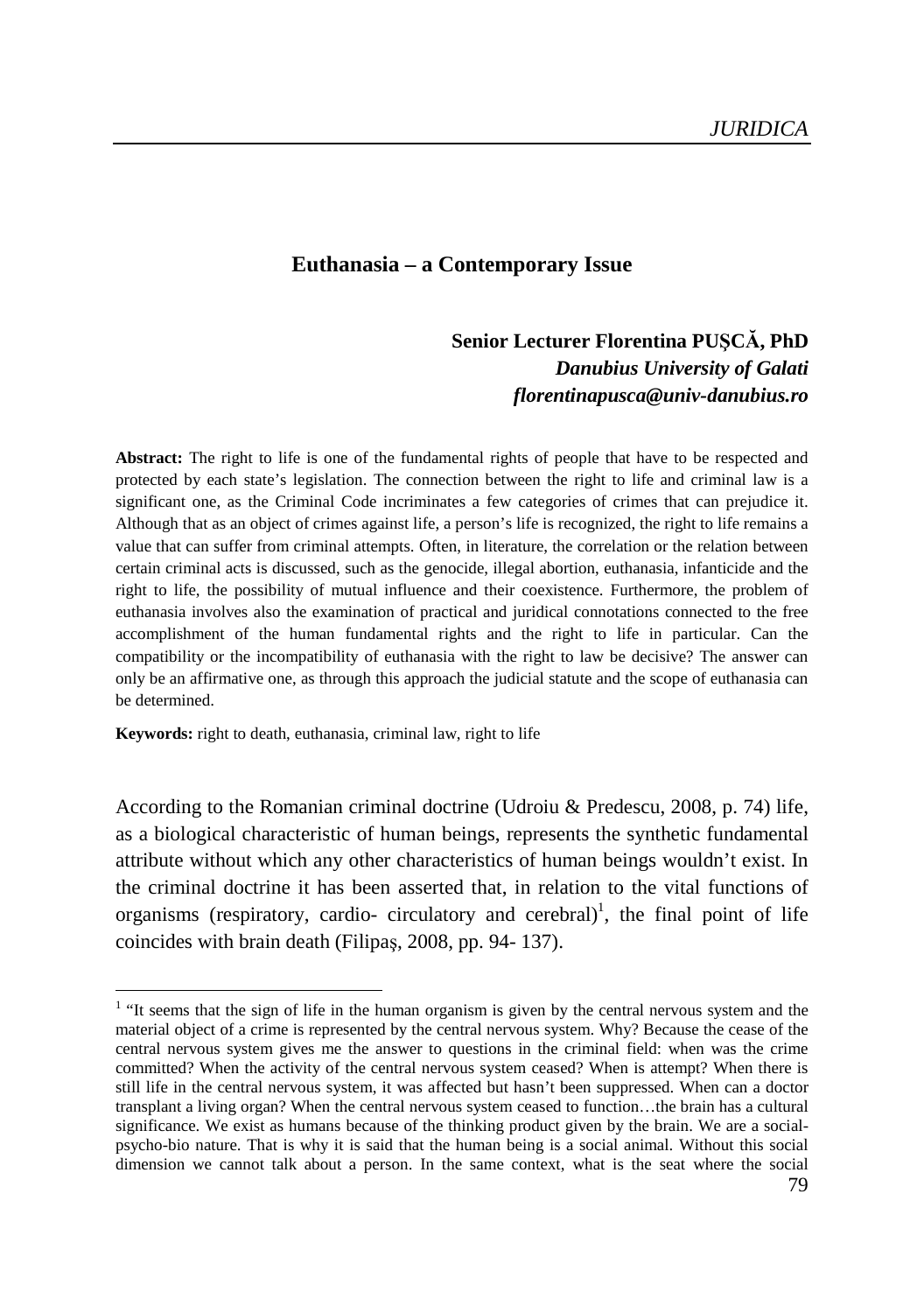Starting from the origins of Romanian people, the Geto-Dacians have benefited from written laws reminded by Iordanes, but they haven't been kept. The judicial power was held by priests, that exerted it same as the druids in Gallia. After the Dacians were defeated by the Romans, the rules of the Roman law were extended in the new province of the Roman Empire. The citizens were judged by the governor or his lieutenant. He held ius gladii (the right to punish with death). During the invasion of the migrating populations, the application of the Roman law continued, but only in part, as the own judicial norms and customs had priority, formed during centuries by the local people. During the Byzantine occupation  $(9<sup>th</sup> -12<sup>th</sup>$  centuries) the Basilicas were applied, a collection of civil and criminal laws elaborated gradually in the capital of the Eastern Roman Empire. The penalties provisioned for murder crimes were death and mutilation of the perpetrator. Then was when the disposition related to the difference between the attempt and the consumed crime appeared. During the crystallization of the Romanian feudal states, the customary or unwritten law was still applied. This type of law was consigned by the documents of that period under the naming *Valachio or Valachorum antique lex et consuetude*. The first Romanian legislations were the Romanian educational book of the Romanian tradition (1646), printed at the Trei Ierarhi Monastery in Iasi and Law strengthening (1652) printed in Târgovişte. According to these, murdering a person was punished with death by hanging or decapitation. The attempt was punished milder. Reasons that defend the punishment were regulated (insanity, age, the superior's order, legitimate defense) and also reasons that diminish the punishment (mania, intoxication, sleepwalking etc.). At that time, a clear distinction was made between intentional murder and unwittingly murder ("the one who kills by mistake and without wanting to will not be sought as a murderer") and between the spontaneous murder act ("posthaste murder") and the premeditated act ("planned murder"). The last feudal enactment was the Caragea Enactment (September  $1<sup>st</sup>$  1818- December  $1<sup>st</sup>$  1865). According to this law murder "is at first unwitting or inadvertent". The one who will "kill inadvertently, alone or with others, will be killed". "Who will kill defending his life from peril, is not guilty; he who is child or insane or nor careful will kill, is to redeem the murder with money from the family of the murdered one". The Criminal code in 1865 regulated the murder with will for which the punishment was hard labor for a limited period of time, first degree murder, "when done earlier or together or after another crime" as well as "when with purpose, or to prepare or facilitate, or execute a crime or help hiding or ensure the impunity of the authors or

 $\overline{a}$ 

manifests itself? Is the central nervous system? This is why we say that the aptitude, the social relation is essential for the human development and definition if human life.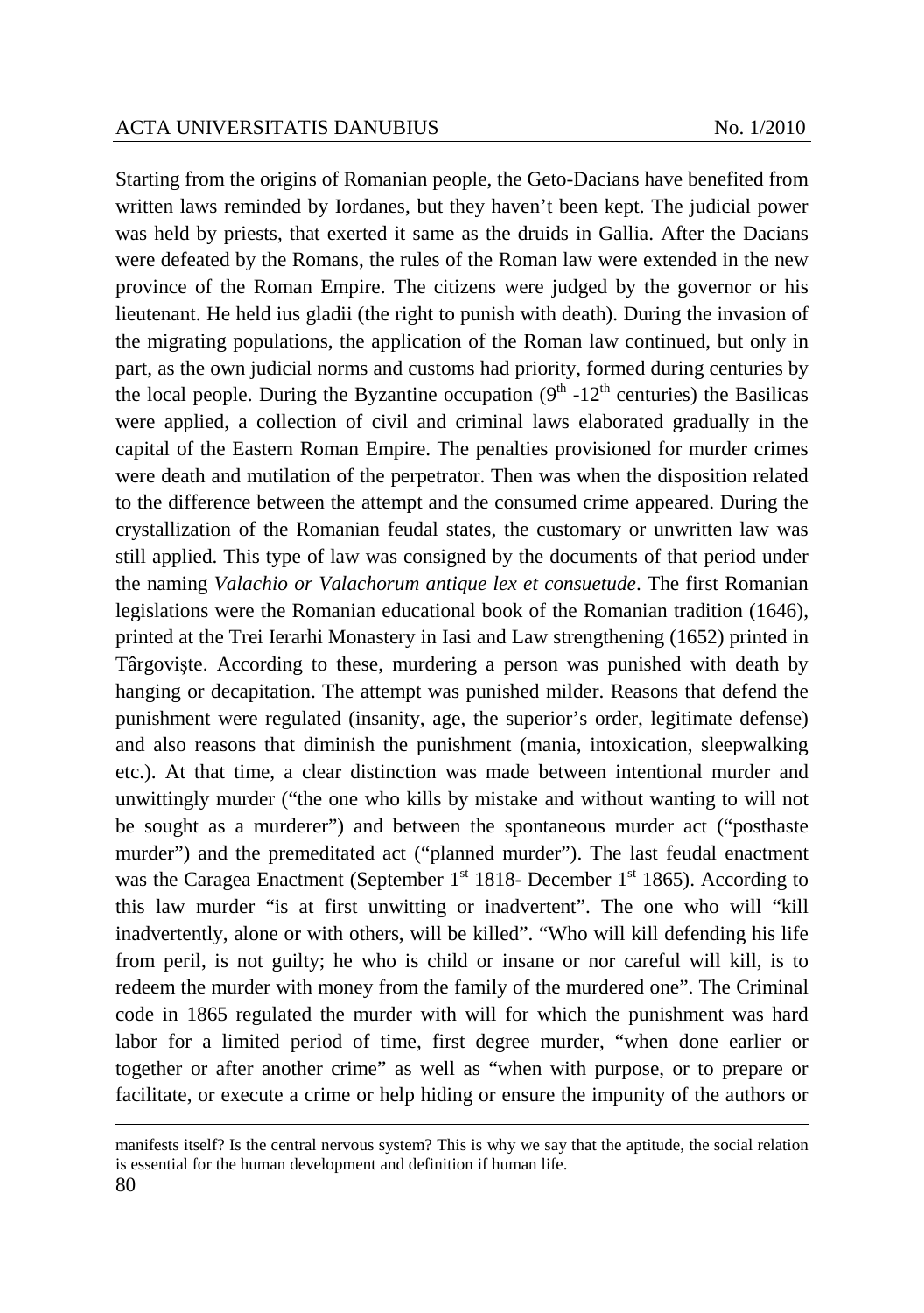accomplices to that crime" for which the punishment was hard labor for the rest of the life; the premeditated murder, also punished with hard labor for life; murder of the first degree relatives, wife or husband, punished with imprisonment for life; murder of the illegitimate child, punished with reclusion; involuntary murder punished with imprisonment from 3 months to 1 year and a half and fine (Hanga, 1980, p. 61). In what concerns the legal regulation of euthanasia in Romania in the inter-war period the relevant document is the Criminal code "King Carol the  $2^{nd}$ ", adopted in 1936. In article 468, al.1, the Code provisioned that 'the one who will kill a man following the insistent pleadings of that man, commits the crime when asked and is punished with imprisonment form 3 to 8 years"; al. 3 of the same article provisions a condition that attenuates the act mentioned in the first paragraph: "*the punishment is correctional imprisonment when the act was committed under the conditions mentioned in the former paragraphs, under the impulse of a sentiment of compassion, to put an end to the physical pain of an individual who suffered from an incurable disease whose death was inevitable because of that*" (Boroi, 1999, p. 35). By making a comparative analysis of this article with article 463 of the same Code, that stipulated that "the one who kills an individual, commits a murder and is punished with hard work from 10 to 25 years and civic degradation from 3 to 8 years" we can notice that the punishments provisioned for killing by request or killing out of mercy are diminished in these two cases and expressly provisioned by law as being crimes different from murder. These provisions followed the ones existing in the Transylvanian Criminal code that stated in article 282 that "the one who, through the serious desire and determination of a person, was determined to kill that person, will be punished with reclusion up to 3 years". The imprisonment from 3 to 8 years is also applied for the one "who determines someone else to commit suicide or facilitates the suicide of that person". Article 468, al. 1 "King Carol the  $2<sup>nd</sup>$  Criminal Code mentions the following conditions of murder by request: "the victim should have been alive and would have asked repeatedly, in a serious and pleading manner to be killed, a proof that will demonstrate a firm decision, persistent and irrevocable, so that the idea of a decision taken in a hurry or in a moment of depression would be eliminated" (Ratescu, et al., 1937, p. 99). In the analysis of the text V. Dongoroz underlined the fact that it does not matter the cause for which the victim wished to die (incurable disease, honor or sentimental reasons). The text of article 468 tries to eliminate the discussions mentioned in the doctrine, according to which the consent of the victim would annul the criminal character of the action. Although the acts of euthanasia were not assimilated with crime or assassinate, they were still punished. The attenuating circumstances in paragraph 3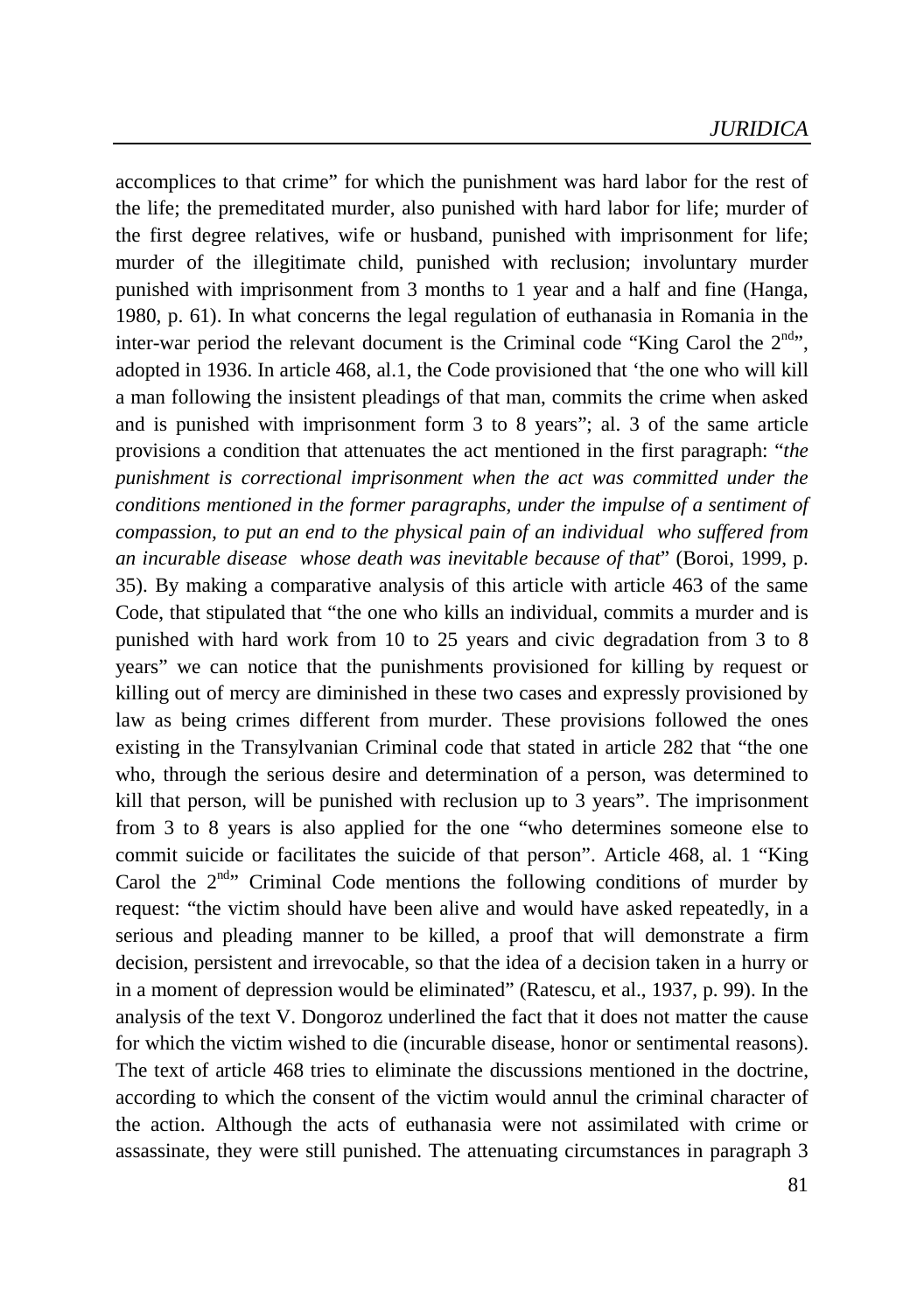will be applied if the following condition will be cumulated: the action is committed based on a sentiment of compassion caused by the physical pain of an individual suffering from an incurable disease and the individual's death would have been inevitable because of that illness. The lack of one of these conditions is sufficient to eliminate the attenuation of the punishment. Euthanasia is not legalized in Romania and is subject to the Criminal Code in the category of first degree murder (art. 175) (Perju- Dumbravă, Morar, Fulga, Avram, Todea & Siserman, 2008).

The discussions on euthanasia depends in a great extent on the economic and cultural level of a people and in Romania the arguments against euthanasia are multiple: it is contrary to the medical principles; there are errors of diagnosis; at any moment a new treatment for the incurable disease can appear; the existence of abuse for medical advantages; the idea that many suicidal people who have been resuscitated regretted the decision.

Euthanasia is reduced to a question in Romania: "the excess of vanity would extend euthanasia where is not needed?" Euthanasia is a "conflict", an "idea" that is fiercely debated and disputed at a theoretical level but a real and legal solution for it hasn't been found yet.

In the Romanian judicial doctrine appeared the opinion that the acts of euthanasia could be unpunished if the instances would apply a certain reasoning. In the case of the sick people with physical and mental suffering that cannot be removed and the medical assistance is useless, the criminal impunity of the doctors can be argued. In this sense, the state of necessity regulated by article 45 of the Criminal Code can be invoked. Thus, there is a social peril inevitable to the health and integrity of the individual. The action of eliminating this state, euthanasia, is the only way in which the suffering can be ended and consequently, is necessary. It is in the same time proportional, if the decease is compared with the prolonging of the suffering for the individual and the relatives. This reasoning, in the author's opinion, has to be applied only in that case the disease is proved to be incurable and the consent of the victim is given (Chiriţă, 2003).

In Romania, there aren't any "institutions" and home caring of the patients on the verge of dying is very difficult, in small and overcrowded apartments. Also, in the intensive care units these patients are accepted only if they have followed treatments in other units of a hospital but those coming from home are not accepted to die in the intensive care unit.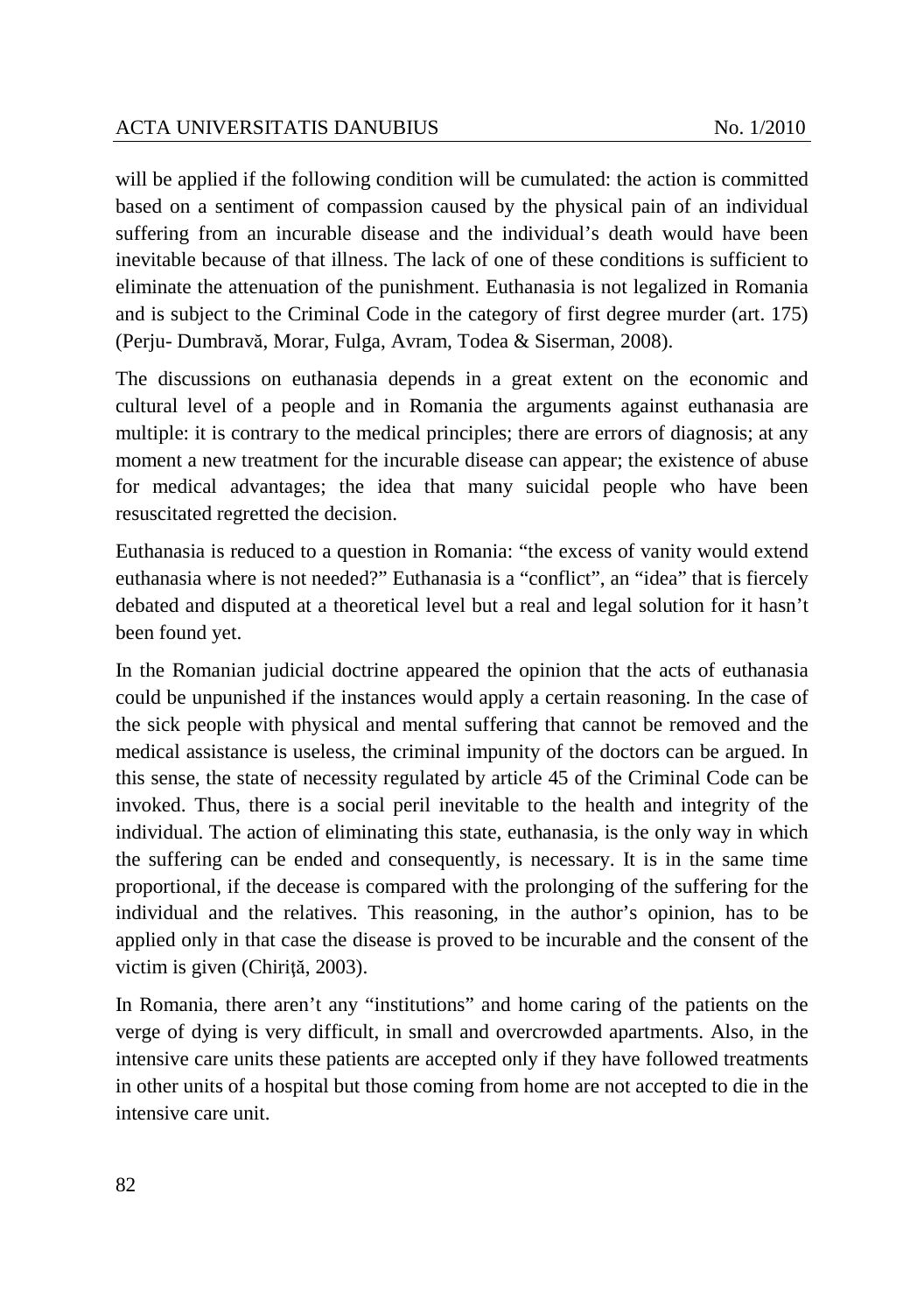The Romanian Constitution<sup>1</sup> as well as the Criminal Code protect life in an absolute manner and condemn euthanasia.

In the absence of specific laws that regulate "the problem" of euthanasia and considering the impossibility to deny its existence, the solution chosen by the medical units and even by the patients is one that respects the ethical and medical principles, as well as their own conscience.

It all depends on the cultural and economic level and in Romania it is risky to make a decision on suppressing artificial life and there is also the risk of medical- legal incrimination. The family must be correctly and repeatedly informed on the uselessness of maintaining artificial life. The act of stopping the useless therapy measures has to follow an agreement of a medical commission. If the needed consultations have been made, which are the consultation of the patient by two different doctors, separately, twice during a day and the cerebral death has been declared by them, the ventilation of the patient is ceased.

Thus, although blamed and condemned by doctors and codes, although it is not accepted in any case, in theory euthanasia exists and the Romanian judicial instances have not admitted any conviction of a medical doctor for his 'crime'.

Euthanasia is a concept related to the degree of evolution of a society and today, the Romanian society, although at the beginning, is starting to get more familiar with this concept. If until now the emphasis was on the constitutional principle of guaranteeing the right to life, today another concept has to be revealed, the human dignity<sup>2</sup>. And the human dignity in its profound meaning implies also a dignified death, a certain quality of life until the end of it.

Together with the medical progress, more and more sick people in serious conditions are kept alive, that seems to blur the frontier between life and death. In front of a patient with few chances to live- incurable disease, severe pain, old age, severe insanity, total addiction- there are three corresponding conducts for 3 concepts: therapeutic bitterness, palliative intercession and euthanasia.

Almost generalized until recently, the *therapeutic bitterness* tends to lose in front of the palliative conduct, an important part of the therapeutic stages. Euthanasia remains the great dilemma. Often, for example for the patient over 65 years old,

 $\overline{a}$ 

<sup>&</sup>lt;sup>1</sup> Art. 22, al. 1: "the right to life and physical and mental integrity of an individual are guaranteed".

<sup>2</sup> Art. 1, al. 3 in the Romanian Constitution: "…*the human dignity … represents supreme values and are guaranteed*".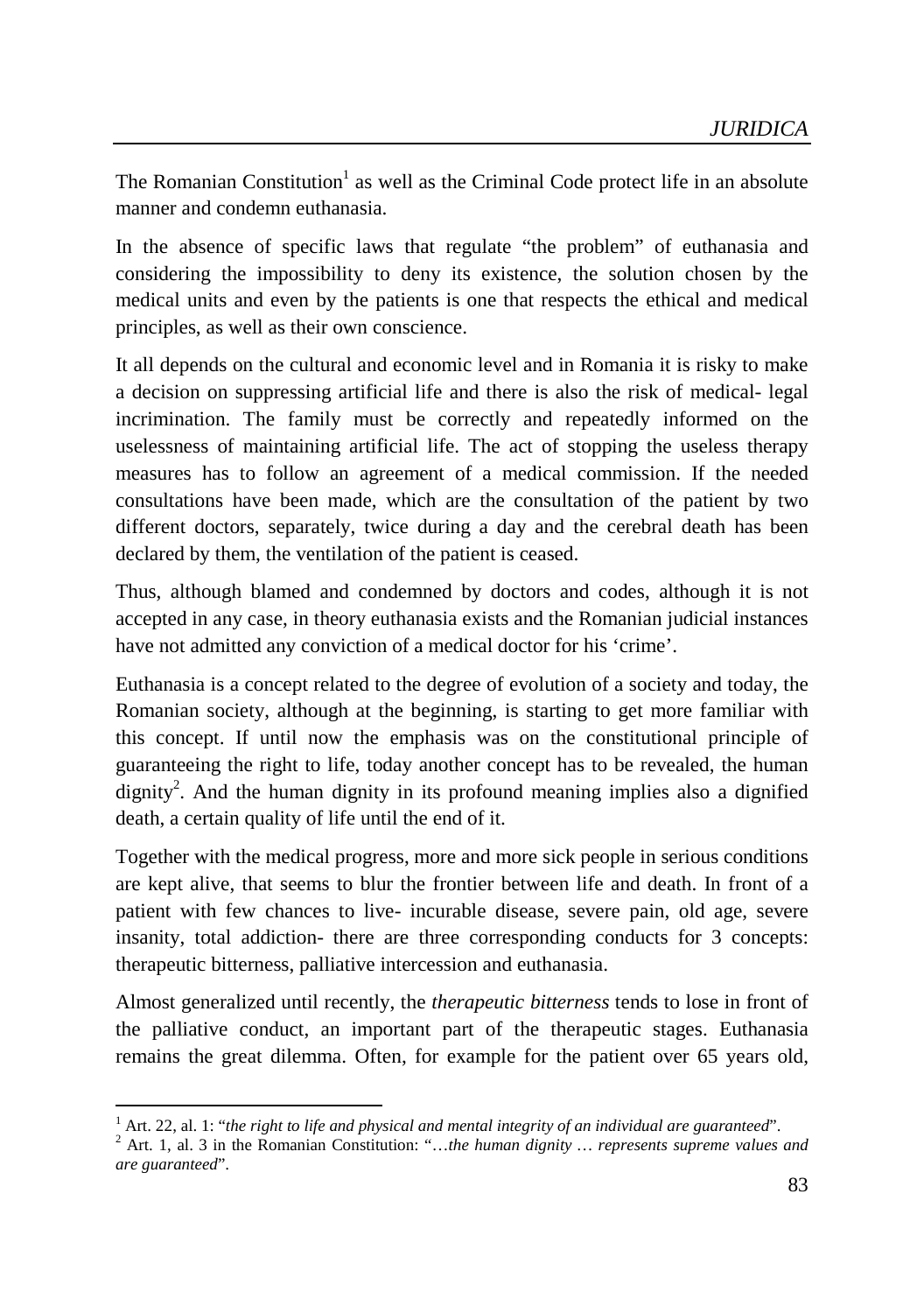considered to be unproductive at a social level, euthanasia consists in avoiding medical care, which comes in contradiction not only with the ethics but also with human rights. Who can assume the responsibility of euthanasia and in what extent it is really desired by the patient suffering? Academician C. Maximilian said *"There shouldn't be forgotten that the patient who asks for euthanasia actually asks for help to live".* 

Many patients in terminal stages who solicit suicide or euthanasia are suffering from depression<sup>1</sup> and after an adequate treatment, they abandon the request. Depression shouldn't be taken for a normal state of sadness before death. In the attitude towards euthanasia there is a great extent of hypocrisy. Most of the doctors and jurists deny this but this state is manifested in the actual relation with the patient. For example, on a visit to a patient who lost hope of getting better it is decided that "there is nothing more to be done, we stop medication, antibiotics…"

In 1995, a study was conducted<sup>2</sup> on the opinions towards euthanasia of medical personnel. The study included 50 people- geriatrician, surgeons, oncologists, neurologists and psychiatrists as well as 30 nurses from the same medical specializations. The result was that over 95% rejected euthanasia.

But when asked what would they do when confronted with the situation of choosing whether to continue their own treatment or not, most of the doctors sustained euthanasia.

Euthanasia can be considered as an end, the one of re humanization, of death approaching.

But before that in the first place and surpassing any cultural and social barriers, *the right of the patient to the truth* has to be recognized. This access to the truth is always present in a relation between two persons and emphasizes the respect for the individuals.

In the second place, the society has to recognize *the respect of the patient's decision*  as being *an absolute and imperative right*. Here too the medical team has to present the patient all the possible options. Never should the medical team and especially the

 $\overline{a}$ 

 $<sup>1</sup>$  A young man of only 29 years old asks for an official approval for euthanasia from the President of</sup> Romania. The author of the desperate appeal to the President is Eugen Constantin Anghel and the first 18 years of his life were spent in the "Ion Creanga" foster home in Piatra Neamt; he died on Saturday night, in the Clinical Emergency Hospital in Constanta. (www.cotidianul.ro, 30.11.2008).

<sup>&</sup>lt;sup>2</sup> The study was conducted by two psychologists, Pavel Popescu and Mihaela Gavriloiu and Dr. Constantin Bogdan.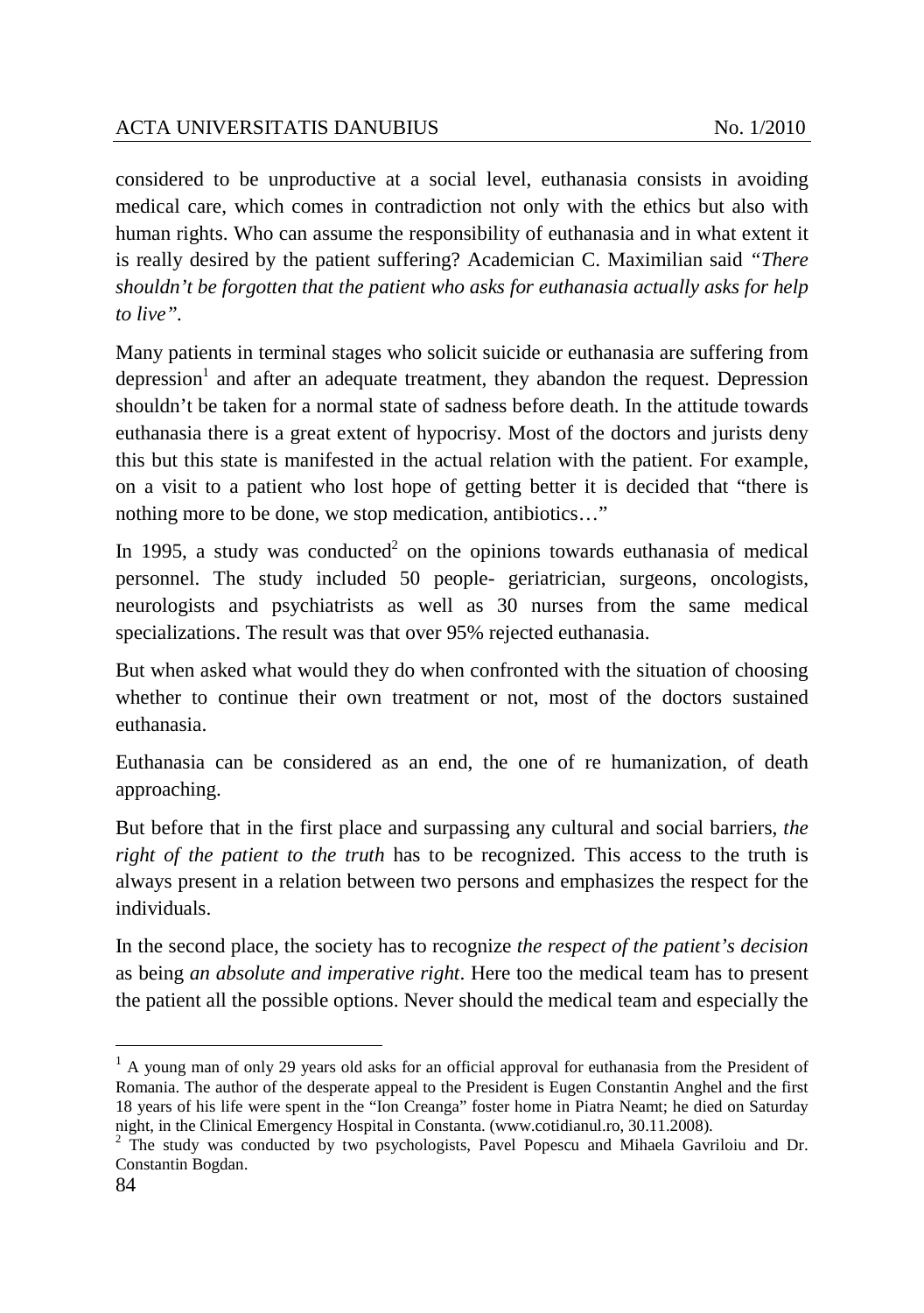doctor decide to treat or not treat without having discussed the issue with the patient. More than that, the life of the patient has to be respected even if he cannot make a decision for himself at a certain point. No one, not even an expert, has the right to assume the control of a person's death. The incapacity of a patient, his state on unconsciousness cannot serve as an excuse or a reason to ignore his/her *right to a dignified death*.

In the third place, the doctor has to be able to administrate all the palliative measures that a patient needs, without the fear of being sanctioned, even if these measures entail the diminution of life expectance. The purpose in these cases is to control pain and not cause death.

*Restoring a meaning to death* at the beginning of the  $21<sup>st</sup>$  century is a considerable challenge, whose point of departure could be acceptance of the fact that for many generations, *death was intentionally pushed away from life*.

The Romanian legislation is very firm in what concerns punishing murder even in cases of euthanasia. The Romanian Criminal Code in 1936 incriminated in a distinctive manner the murder of a person if it followed a persistent and repeated request or caused by a sentiment of mercy and to put an end to the pain of a person suffering from an incurable disease (art. 468, al. 1) (Dongoroz, 1969, p. 117).

In mentioning the reasons, the text was proved to indicate the discussions in the doctrine, according to which the consent of the victim would annul the criminality of the action. Although the acts of euthanasia were not assimilated to murder or assassinate, they were still punished. For the gentler punishment of the crime committed in these conditions the request had to be made by the victim, in right mind, serious and persistent, repeated, which would exclude a decision made in a moment of despair. In commenting the law, Vintilă Dongoroz underlined the fact that the reason for which the victim wishes to die does not matter (incurable disease, honor).

In the same context, the elements of a veritable euthanasia are (Stanciu, 1962, p. 1):

- An incurable disease with fatal evolution;
- Severe pain;
- Repeated request form the patient begging to die as a release.

Even if these three conditions are met, the murder out of mercy does not represent a justification in none of the legislations of civilized states as the same author asserts.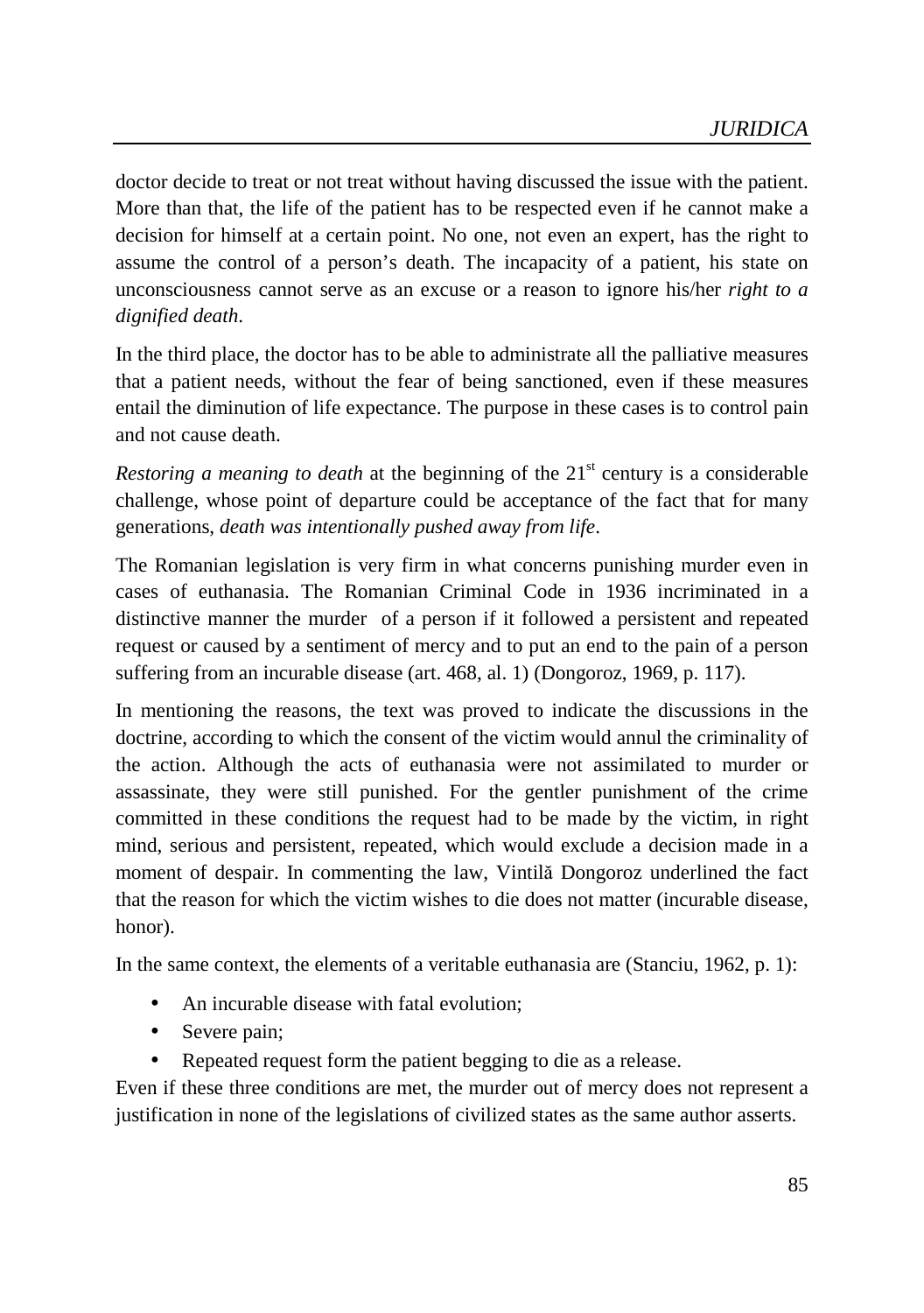According to the Criminal Code in force (Pascu & Lazar, 2005, p. 78) euthanasia has no judicial efficiency. The dispositions in article 468 of the old Criminal code were not included in the Criminal code in 1969, motivating thus that in such cases, the dispositions regarding reducing the punishment will operate, when attenuating judicial circumstances exist and that in our law, the victim's consent does not eliminate the criminal liability in none of the cases of euthanasia because the right to life, corporal integrity and health are essential values of humans. For the crimes against these values, the guilt cannot be eliminated based on the fact that the victim gave his/her consent.

In a theoretic discussion (Antoniu, Dobrescu, Dianu, Stroe & Avrigeanu, 2003, p. 250) if the right to life is protected because it answers an interest of the individual or because s a social value consented by the entire collectivity, the dominant thesis was the one that the state defends human life in the individual's interest, for which life is the supreme asset, but the defense regards mostly the obligations that the individual has towards the family and society. The latter interest prevails. This explains why murder by request or with the victim's consent in not placed outside the criminal penalties.

In the Romanian legislation, article 121 of the Code of medical deontology it is stipulated that "euthanasia is forbidden, meaning the use of means or substances with the purpose of causing the death of a patient, irrespective of the gravity or the diagnosis, even if the euthanasia was persistently requested by a perfectly conscious patient". In article 122 of the same code it is provisioned that "the doctor will not assist and will not urge to suicide or self mutilation by advice, recommendations, loaning instruments or offering the necessary means. The doctor will refuse any explanation or help in this direction".

*De lege lata*, the Criminal code in force does not contain any distinctive article regarding euthanasia. The person accused of euthanasia practices will be liable for murder, even in the situation in which the action or inaction were made for mercy, with the purpose of ending the prolonged and useless pain of the victim, as long as the victim is not in cerebral death. If death appears following the expressed refuse of the patient to follow the medical treatment or take the medication prescribed by the doctor or if the interruption of the treatment or the cut out of medical equipment intervene after establishing the cerebral death of the patient, the existence of a criminal behavior of the doctor or the medical assistant will not be declared (Udroiu & Predescu, 2008, p. 78).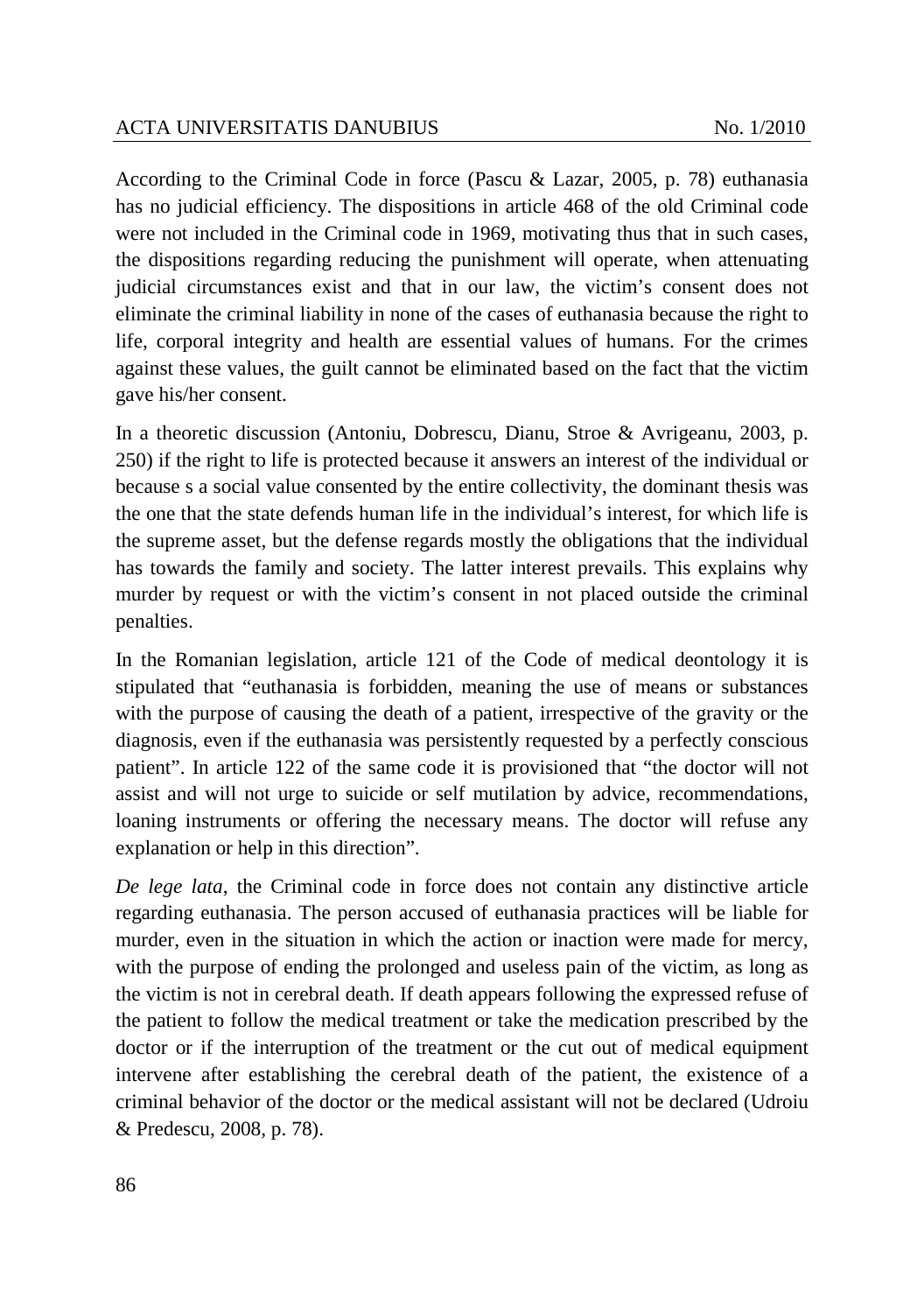In relation to the Romanian legislation in force, that does not accept murder by request or by consent, arguing that in this case an attenuating judicial circumstance in favor of the author would be at the most granted and this is why we must regard the protection of life as being based on the interest of the society. Even if in regulating this protection the criminal law considers the meaning of life for the isolated individual (such a reality should not be neglected) which is provoking death with the help of others even for ending the pain caused by incurable disease. Death (Antoniu, 2002, p. 19) in this case would become a better solution of the patient (euthanasia) that the continuation of life, the Romanian criminal law punishes the ones that would urge or help the patient to end his/her life, as well as the ones who, at the request or with the patient's consent, would take his/her life.

Within the draft of the Criminal Code adopted by the Romanian Government on February  $25<sup>th</sup>$  2009, the crime of "murder at the victim's request" was regulated, as an attenuated form of murder, re inscribing the regulation not only in line with the existent tradition of the Romanian law (article 468, Criminal Code in 1963) but also in the tradition of most of the European criminal codes (art. 216 in the German Criminal Code, art. 77 in the Criminal Code of Austria, art. 143, al.4 in the Spanish Criminal code, art. 134 in the Criminal code of Portugal, art. 114 in the Criminal code of Switzerland, art. 235 in the Criminal code of Norway).

Euthanasia will be a present topic as long as those factors that brought it into pipeline will prevail, as long as life will fight against death and pain. But until this issue will stop being in the pipeline, it will shake the religious systems, medical practices, philosophic knowledge, shortly human moral and conscience.

### **Bibliography**

Udroiu, M., & Predescu, O. (2008). *European protection of human rights and the Romanian criminal procedure*. Bucharest: C.H. Beck.

Filipaş, A. (2008). *Romanian criminal law. Special part*. Bucharest: Universul Juridic.

Hanga, V. (1980). *History of Romanian law*. (1<sup>st</sup> volume). Bucharest: Ed. Academiei.

Boroi, A. (1999). *Crimes against life*. Bucharest: All Beck.

Perju- Dumbrava, D., Morar, S., Fulga, I., Avram A., Todea, D. & Siserman, C. (2008). Euthanasia in the Romanian criminal law. *Romanian Bioethics Magazine, VI.*

Chiriţă, R. *Constitutional law to life and criminal law*. Babes Bolyai University.

Dongoroz, V. (1969). *The new criminal code and the former criminal code*. Bucharest: Politica.

Stanciu, V. (1962). La Fausse euthanasia. *La vie judiciare*.